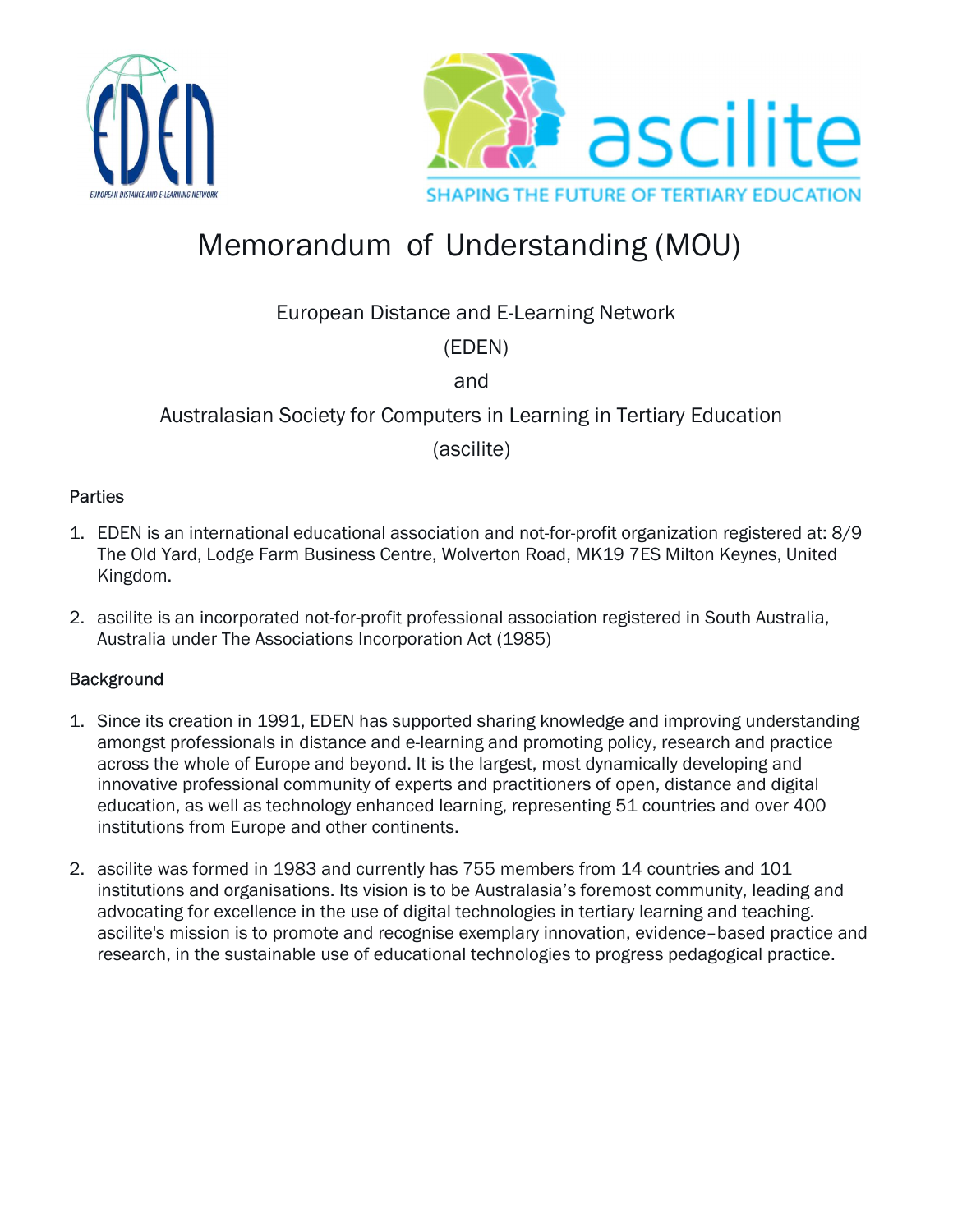- 3. To further capitalize on the strengths and synergies of both institutions, EDEN and ascilite have been engaged in discussions concerning the establishment of a relationship that could lead to sharing of information, resources, knowledge and experiences.
- 4. The Parties are entering into this MOU to record their objectives concerning the Collaboration.

## **Objectives**

EDEN and ascilite, through this MOU, commit to:

- 1. Engage in international activities and initiatives of mutual benefit and promote each other's undertakings, more specifically EDEN's conferences, workshops and online networking services to the Australian higher education sector and ascilite's offerings to the European higher education stakeholders via the Parties' respective websites and publications, i.e. EDEN's NewsFlashes and ascilite's fortnightly bulletins.
- 2. Support each other in facilitating the enhancement of evidence-based research and practice in the use of educational technologies, particularly in the tertiary education sector, by sharing best community cases in Europe and Australia at the Parties' respective conferences and their journals, i.e. EURODL and AJET.
- 3. Free use of materials posted on each other's web portals.
- 4. Collaboration on advisory boards, committees and judging panels of each party.
- 5. Recruiting researchers to contribute to EDEN's annual Research Workshop and making it the global destination for researchers in the area of open, distance and e-learning.
- 6. Support of the development of each other's network of members, exchange best practices, jointly organise workshops and webinars, encourage members to prepare, submit and work together on research and capacity building projects, disseminate information of activities of both Parties.
- 7. Actively pursue, where opportunity permits, projects which are mutually beneficial, especially with respect to policy design and implementation, new models for pedagogically driven technologysupported course and program delivery, faculty professional development, quality assurance and other matters which, from time to time, are of mutual interest to both EDEN and ascilite.

In all of our collaborative efforts, respect will be shown for the independence and integrity of each organization.

## Term of Memorandum of Understanding

This Memorandum will be in effect for three (3) years starting June 1, 2016, and expiring on May 31, 2019.

Once each year, the respective CEOs will review the way in which this MOU has functioned and agree to a program of activity and development, which, in the spirit of collaboration and cooperation, fosters closer ties and encourages further development.

The MOU can be ended at any time with the mutual consent of each party or by the withdrawal of a party with notice of thirty (30) days.